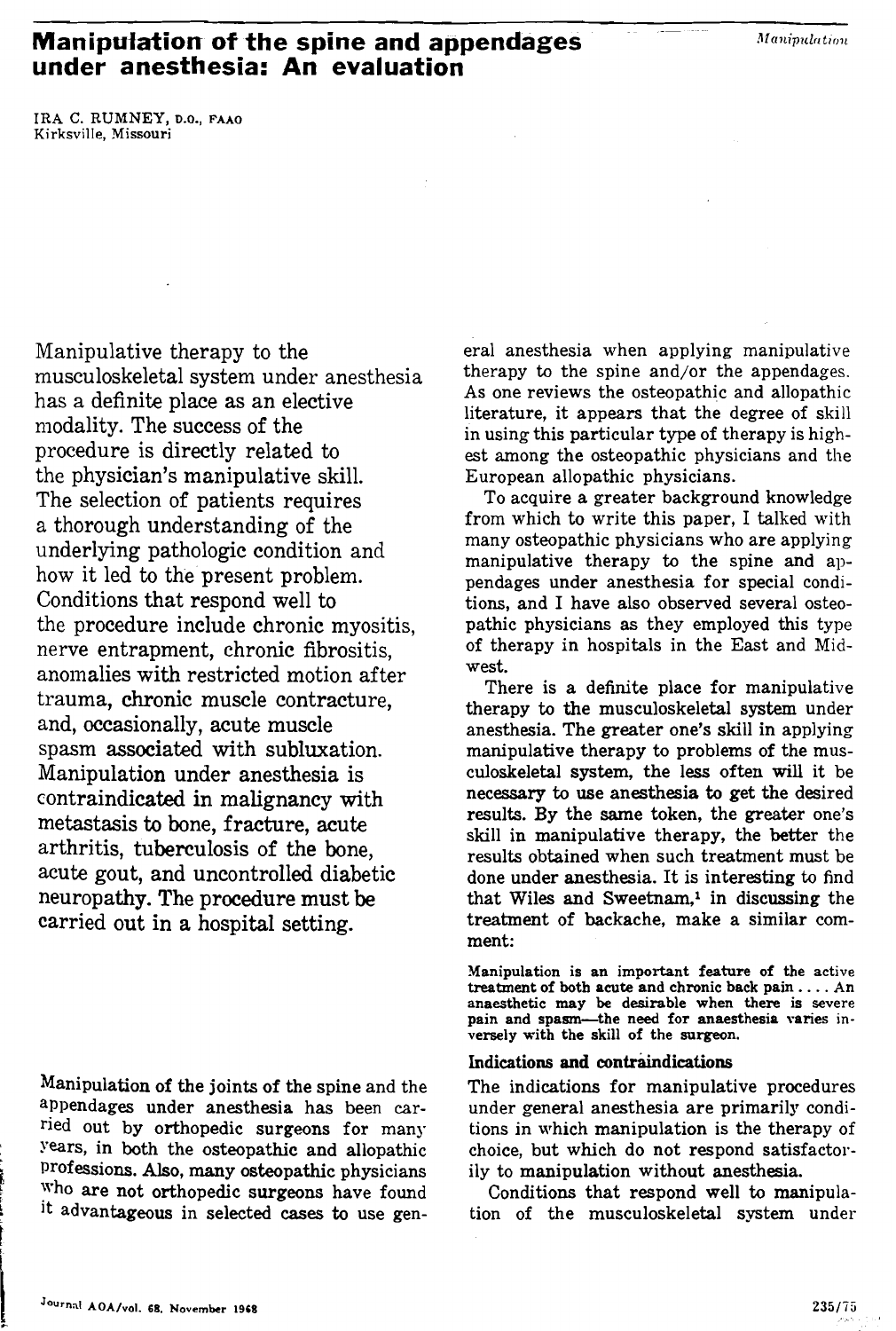-

anesthesia are nerve entrapment, chronic myositis, chronic fibrositis, anomalies with restricted motion following trauma, chronic muscle contracture, and, occasionally, acute muscle spasm associated with subluxation. These disorders may involve the spine, particularly the cervical or lumbar spine, knee, ankle, patella, shoulder, et cetera.

The duration of conservative manipulative therapy without anesthesia may vary from 1 day to **6** weeks. Conditions that at times may need immediate manipulation under anesthesia are the acute knee injury, acute low-back strain, and injuries to the neck received in automobile accidents, frequently referred to as "whiplash injury." Tospon<sup>2</sup> reports that, in treating over **200** cases of ligamentous strain of the neck due to auto accident, early manipulation under anesthesia (second or third week after the accident) lessened the morbidity and hastened the recovery.

More than 15 years ago, Siehl and Bradford3 reported on their use of manipulative therapy under anesthesia on patients with low-back problems, and in 1963 Siehl' published his further experience with the technique. He is now using manipulative therapy under anesthesia on all patients with disk problems before attempting surgical correction.<sup>5</sup> Many of the patients become symptom free and do not require surgery. He is doing electromyographic studies and clinical neurologic examinations on all patients before and after using manipulative therapy under anesthesia, and is finding electromyographic and clinical evidence of improvement. A nerve root pressure lesion will produce fibrillation potentials at rest in a reasonable number of skeletal muscles which share the damaged nerve root as part of their innervation.

Others have reported good results in lowback problems associated with intervertebral disk pathology. In 1955 Mensore reported good results in **64** per cent of private practice patients and **45** per cent of patients whose disability was caused by industrial accidents. After **20** years' experience and treatment of more than **600** patients with manipulation of the back under anesthesia he has had sufficiently satisfactory results to continue with this procedure.

**Contractor** 

The conditions that one may treat for periods ranging from a few days to **6** weeks before attempting manipulation under anesthesia are the frozen shoulder, chronic capsulitis, low-back strain, old sacroiliac strain, and old traumatic joint injuries. Some orthopedic surgeons recommend that conservative physiotherapy be used as long as **6** months before surgery is done for the disk syndrome.

The contraindications to manipulation under anesthesia are malignancy with metastasis to bone, tuberculosis of the bone, fractures, acute arthritis, acute gout, uncontrolled diabetic neuropathy, and neuropathies from other causes.

Osteoporosis of itself may or may not be a contraindication to manipulation under anesthesia, depending on whether the condition is the result of a metabolic process, as is the osteoporosis occasionally associated with the menopause, or whether it is an osteoporotic process secondary to disuse. Manipulation can be advantageous in many of these conditions providing the extent of the osteoporosis is known and the manipulative forces are gauged accordingly. If one **can** re-establish the use of the part, the osteoporosis will be ameliorated. Joints with restricted motion that are related to segments of the spinal cord from which are derived nerves manifesting neuropathic symptoms can also be manipulated with resultant lessening of symptoms.

Manipulation of the musculoskeletal system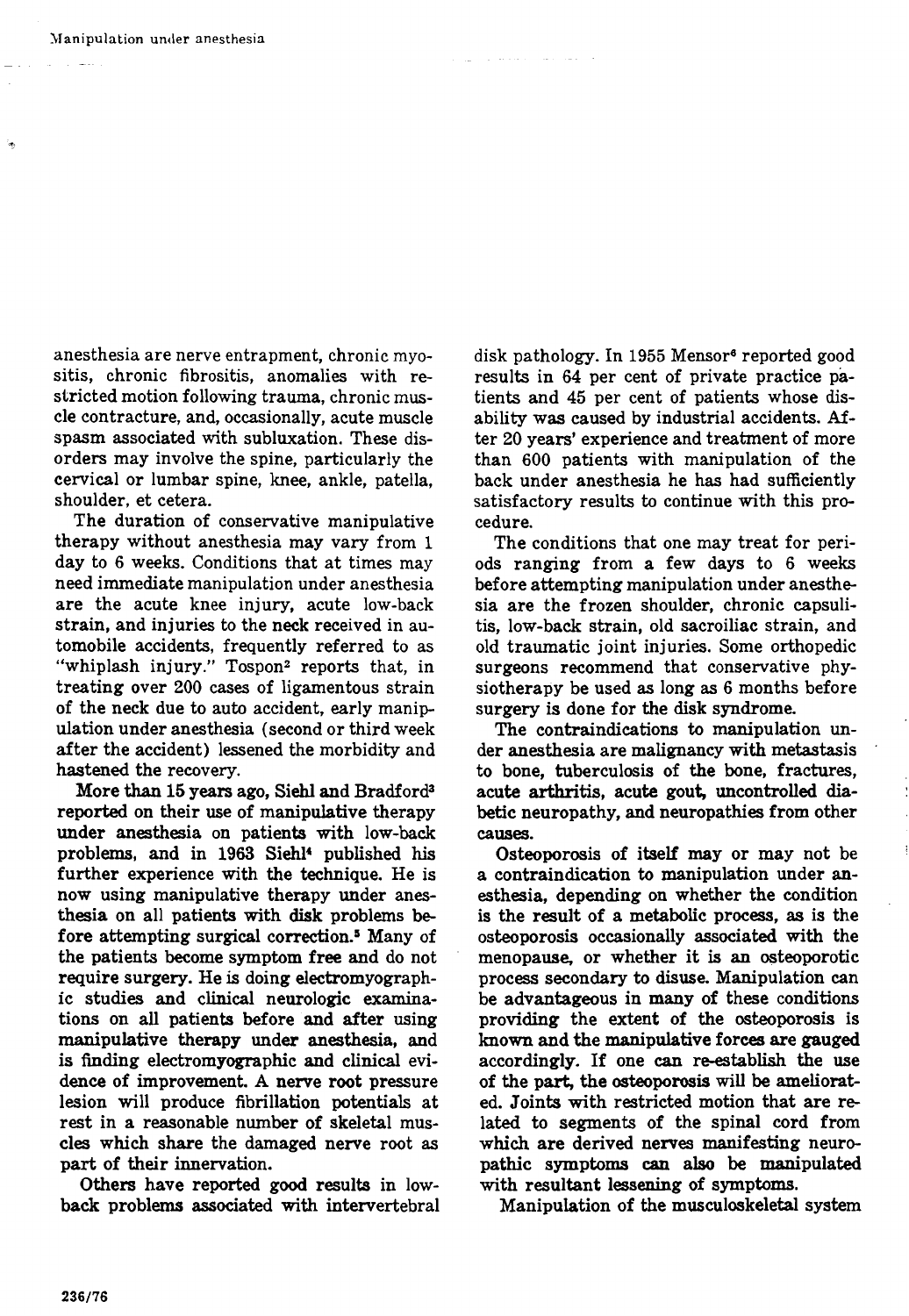under anesthesia is not looked upon favorably by some physicians. It seems that there are three reasons for this: (1) The person knows nothing about the procedure and thinks it is something done by "unqualified individuals." **(2)** Numerous physicians have used very crude techniques which were not specifically applied for the particular problem, but consisted only of a general "popping" of the joints, with the result that mobility in the already mobile joints was increased and those that really needed to be mobilized were left as they were. At times the manipulative procedure was traumatic and not therapeutic. **(3)** Anesthesia has been used not because the physician could not have mobilized the joints without it, but because he felt that using **an**esthesia for the procedure made a greater impression on the patient than simply manipulating the spine as an office procedure.

In selecting patients for manipulation under anesthesia, one must have a thorough understanding of the underlying pathologic condition and how it has led to the present problem. A very careful and detailed history and physical examination are therefore necessary, as well as adequate laboratory procedures, for accurate diagnosis and differential diagnosis. **Too** many times one forgets that the pathologic changes in joint dysfunction are like those in any other pathologic condition: initially there is intra-articular or periarticular irritation **with** muscle spasm. The muscle spasm and the irritation lead to inflammation, edema, and fibrous reaction, and the fibrous reaction leads **tq** limited mobility. It is much easier to reverse the process in the stage of inflammation and edema than it is after fibrosis has occurred. When the condition advances to fibrosis one is faced with a prolonged program, and it is at this point that manipulative therapy under anesthesia is most frequently indi-

cated. Even after the manipulative procedures break up the fibrosis, one must institute an adequate program of physical therapy and exercise. Such a program is necessary for sufficient circulation and mobility to prevent the reformation of fibrous tissue. If one does not prevent, or lessen, the formation of fibrous tissue, the patient's original problem will recur. The pathology of the osteopathic lesion has been described by Bums and her associates.<sup>8</sup>

### Evaluation of the patient

## *History*

The history should start with the age, height, and weight of the individual; then the chief complaint should be recorded, with its detailed history: where the pain is located and if it radiates, whether the pain came on suddenly or insidiously, and whether any similar condition has occurred in the past. Careful question**ing** should determine whether any family member has ever had similar complaints. One needs to know whether the patient's pain is increased or decreased by activity. The pain due to trauma is increased by activity, while that &used by arthritis is usually decreased temporarily by activity, and then intensifies. Localized pain suggests fractures, malignancies, or infections; whereas generalized pain may represent an arthritic or a metabolic disturbance. One also needs to know the types of therapy being used at this time or in the past, and their results. Not only should one know the type of therapy that **was** given but one should also know how it was given but one<br>should also know how it was given, by whom,<br>and where. This information will provide clues as to how adequately the patient's problem may have been evaluated previously as well as an idea of the severity of the condition. It is helpful to know whether or not compensation insurance may be playing a role in the pa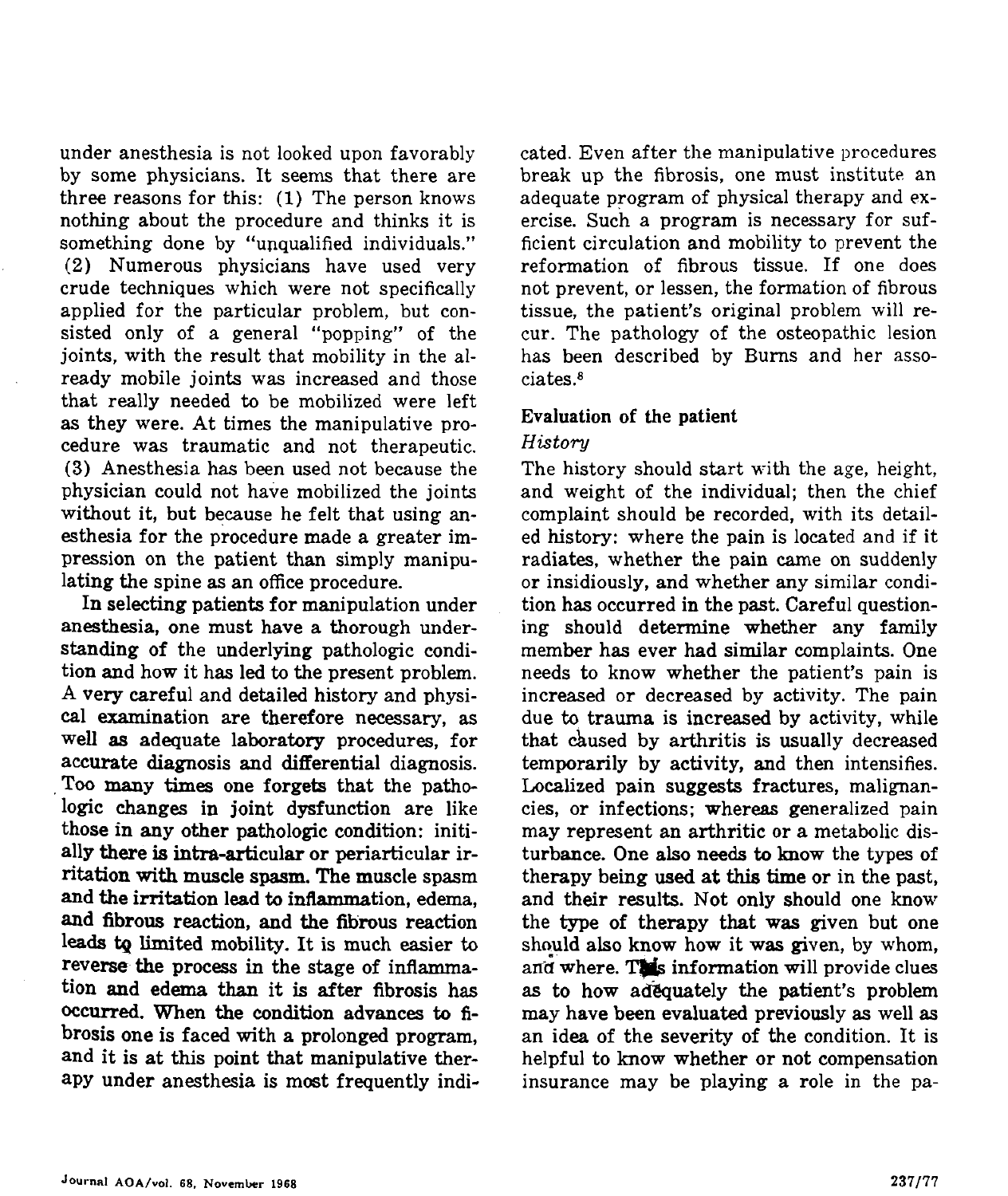tient's problem.

The history must include a record of all past illnesses and/or infections, surgical procedures, type of work, athletic participation, weight changes, marital status, and, in the female patient, the number of pregnancies and the physical problems associated with them.

### *Physical examination*

The physical examination starts with inspection. The patient should disrobe, and put on an examining gown. The type that can be opened in the back can be used. The patient should then remove his shoes and stockings. While doing so, he should be observed bcause this particular procedure requires a certain amount of mobility of the joints of the extremities, and of the low back and pelvis. The use of reflected light in examination of the patient will help one note shadows which **may**  bring out various abnormalities, such as increase or decrease of the anteroposterior curves of the spine, any lateral curves of the spine, or any increase or decrease in muscle **mass** at any place.

The next phase of inspection consists of watching the patient as he walks, pits down and gets up from a chair, and, if his condition permits, lies down on an examining table and then gets up. The patient should be asked to describe any discomfort experienced in carrying out these procedures.

Next the examiner goes **.to** the **gross** evaluation of the movements of the joints of the extremities, pelvis, and spine, first observing what the patient can do voluntarily or actively and then noting what passive motions can be carried out. The results of each of these procedures should be carefully recorded. I have described the gross evaluation of the spine in a previous article.9

Any area which on gross examination has shown altered range of motion or caused symptoms is then examined in detail, as well as the particular area of complaint. In the detailed search for osteopathic lesions, the examiner looks for hyperalgesia at each joint. He looks at and palpates the skin for manifestations of functional changes of the sympathetic nervous system, such as edema, changes in tissue texture, increase or decrease of moisture on the skin, temperature changes, et cetera. Then he checks for restricted motion by attempting to take each joint through its normal motions, not only the motions under voluntary control but also those not under voluntary control. If an osteopathic lesion is present, the joint will move in the direction in which dysfunction occurred more readily than in the direction necessary for normal motion. By carefully checking the joint, one can determine exactly in what phase of a simple motion or compound motion the restriction **occurs.** (Restriction rarely occurs in a simple motion.) Then one **can** apply manipulative procedures to normalize the restricted motion component on the basis of definite knowledge rather than indiscrimina tely.

When palpating tissues, the examiner needs to check for changes in muscles and fascia, such as contracture or lack of tone, which could lead to altered motion and altered body mechanics. In some joints hypemobility compen**sates** for hypomobility of other joints. This alteration in mobility creates symptoms such as pain, facilitation, dysfunction, somaticovisceral reflex, et cetera. The abnormal proprioceptive impulses fed into the central nervous system produce what Korr<sup>10</sup> has referred to as the "facilitated segment."

#### $Laboratory$  *examination*

When the physical examination has been com-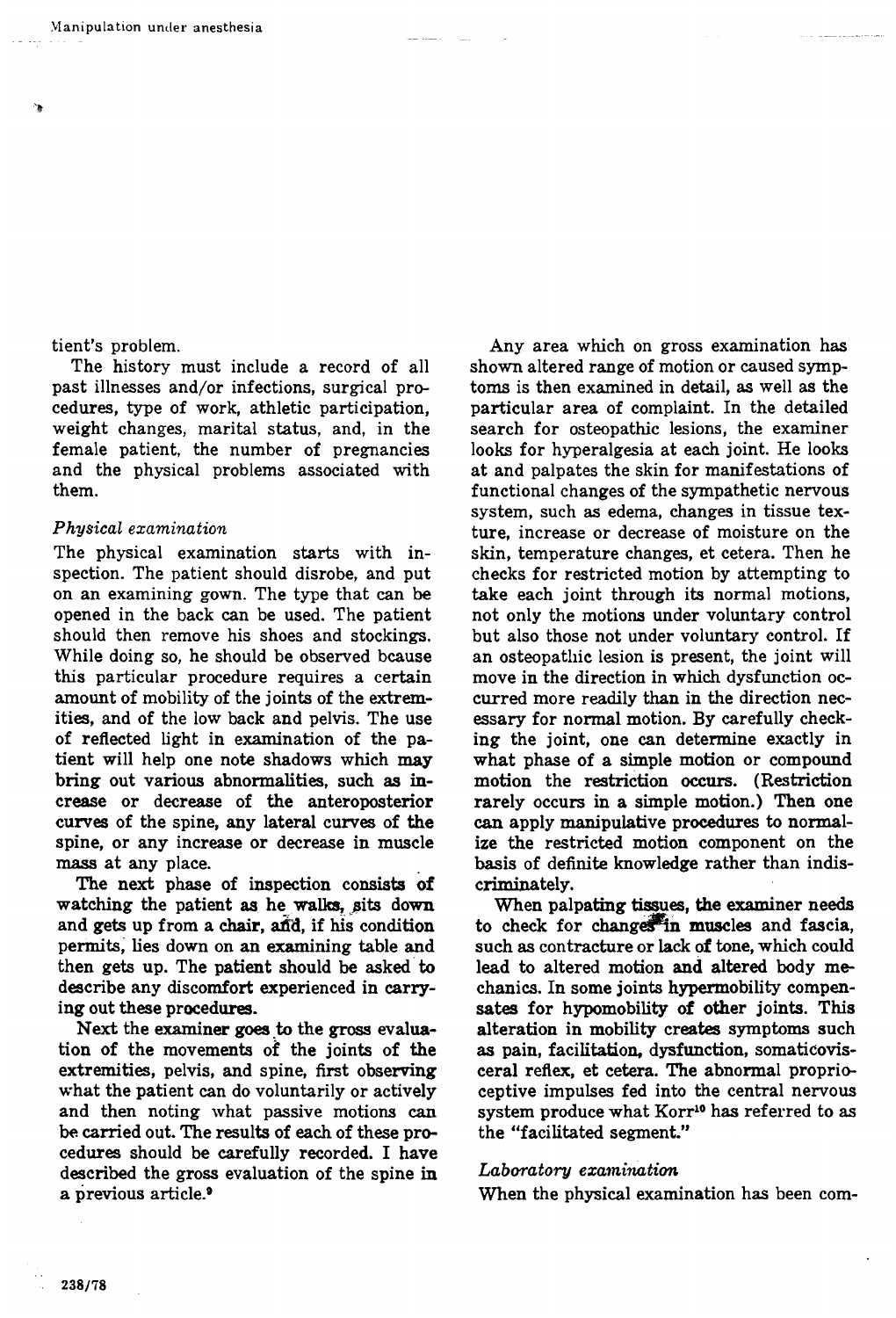pleted and the findings have been recorded, one is ready to write orders for laboratory examinations, which should include a complete blood count, sedimentation rate, thyroid function tests, urinalysis, and blood uric acid, creatinine, blood sugar, RA latex, C-reactive protein antiserum agglutination, and electrophoretic serum protein determinations. If the patient is a female past 35 years of age, a Papanicolaou smear should be done. If the patient is a male past 40 years of age, serum alkaline and acid phosphatase determinations should be done. After completion of the preliminary work, other laboratory procedures such as isotope scanning, et cetera may be indicated.

## *Radiologic examination*

The minimum x-rays should be anteroposterior and lateral views of the joints involved (the spine, pelvis, or extremities) with right and left oblique studies of the lumbar and thoracic spine, and flexion and extension and oblique studies of the cervical spine. The anteroposterior and lateral studies of the lumbar spine and pelvis should be done with the patient standing. Any difference in leg length will thus be apparent. Many times one will want detailed studies of the joints which are to be manipulated under anesthesia. Motion studies on video tape or cineradiography, may be helpful. One should repeat the x-ray studies 24 to 48 hours after manipulation under anesthesia to see what changes have been brought about by the manipulative procedures.

## *P~eoperative preparation*

When the need for manipulation under anesthesia has been determined, the patient should be hospitalized. This procedure should never be attempted in the office. On admission the patient should be prepared as he would be for any elective surgical procedure. The preanesthetic preparation should be done by the anesthesiologist.

When the patient is taken to surgery an intravenous catheter is placed in his arm and taped in place. An intravenous infusion is used to keep the vein open for the anesthetic agent, which in most anesthesiologic practice is Thiopental. While the amount of the agent used depends on the patient and on the time required for the manipulative procedure, it is usually about 20 cc. This is given as needed and the patient's respiratory efforts are kept intact. Oxygen is given by mask as indicated.

Sometimes the procedure will require greater relaxation, necessitating the use of a muscle relaxant. In such instances intubation must be performed to keep the airway patent and thereby insure adequate ventilation during the procedure. Succinylcholine chloride is the relaxant usually used. If the patient is not adequately anesthetized, laryngeal spasm **may** occur when mobilizing forces are applied in the upper thoracic or lumbothoracic areas.

Some operators like to give the patient 5,000 units of ascorbic acid, divided into three doses, daily for approximately 1 week before treating him under anesthesia. Advocates of this therapy feel that it improves adrenal function and helps the body resist any existing infection. The formation of fibrous tissue after the and ners the body resist any existing infec-<br>tion. The formation of fibrous tissue after the<br>manipulative procedure may thereby be reduced.

#### Manipulative **procedures**

In the office practice of manipulative therapy, the forces used in normalizing areas of osteopathic lesion are (1) operator forces, (2) patient forces, **(3)** inherent or intrinsic forces, and (4) any combination of the above. Most of the time, a combination is used.

One type of operator force is a high velocitylow amplitude force (thrust) applied after re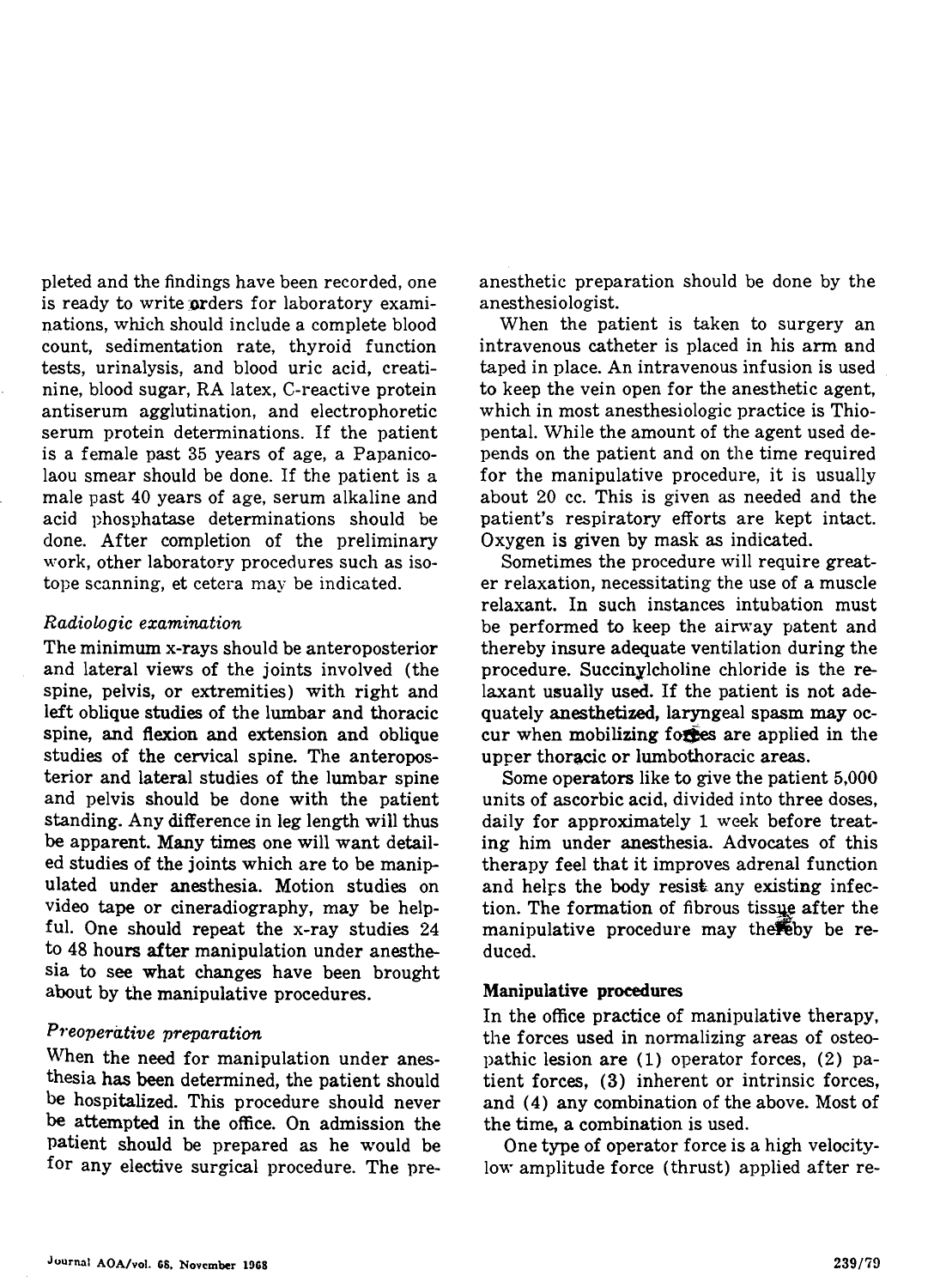moval of all the slack and localization of the vectors of force at the particular point of joint motion restriction. The resultant motion overcomes the restriction.

Another type of operator force is one of low velocity-high amplitude, taking a joint through its full range of motion and thus stretching any tissues that may be contributing to limitation of motion. The more carefully the vectors of force are applied, the less force it takes to overcome the restriction and produce normal physiologic motion. Furthermore, the likelihood of producing trauma is reduced. In using patient forces, the operator has the patient assume a certain position and then directs him to contract certain muscles, or muscle groups, so as to produce motion at a particular point. This maneuver is often combined with operator forces to facilitate mobilization. In another technique using patient forces the patient inhales or exhales as the operator applies mobilization forces. Inhalation decreases the anteroposterior curves of the spine and externally rotates the extremities, while exhalation increases the anteroposterior curves of- the spine and internally rotates the extremities. Many times these respiratory forces' **can.** be combined advantageously with operator forces.

In discussing the use of inherent forces, we must consider two different procedures. In one, the area of somatic dysfunction is placed in the position in which the dysfunction **oc**curred with the resultant restricted joint motion. This procedure requires that the operator carefully test the ranges of motion, remembering that the **atfeded** joint will move in the direction which produced the injury more **eas**ily than in the direction of normalization. After holding the joint in the position of injury for 30 to 60 seconds, allowing time for tissue changes, the operator takes the joint back through the motion which. produced the strain or disability. The principle is the same as that used when Gunn's law is applied to treatment of a dislocated joint. The analogy of the kitchen door that swings both ways may help one understand this mechanism. If the door is pushed past a certain point it will stay open. One way to close the door is to push it a little farther open and let go of it; it will then swing back past "dead center" and close itself.

The other procedure using inherent force is sometimes spoken of as "functional technique." The operator, with a very delicate touch, places the joint in the position producing the least periarticular tension. A certain amount of splinting occurs in the tissues about any joint that is irritated, and if it can be positioned so that irritation is minimal, gradual resolution of the splinting will result and the joint will seek its normal physiologic position and motion. This technique requires delicate touch and is particularly applicable in acute joint strains from trauma and acute osteopathic lesions produced by a viscerosomatic reflex.

Because patient forces or inherent forces cannot be used under anesthesia to bring about normalization of a joint, one must depend entirely upon operator forces. These will, there fore, have to be of high velocity-low amplitude for breaking up adhesions, and of low velocity-high amplitude for stretching periarticular tissues. Most frequently the forces would be a combination of traction, rotation, and sidebending, with the velocity and amplitude selected for the problem at hand. The sideben& ing may be to either the same or the opposite side of the rotation, depending upon the mechanism involved in the production of the osteopathic lesion.

An understanding of the physiologic motions of the spine, as expressed by Fryette,12 is helpful in determining exactly where motion is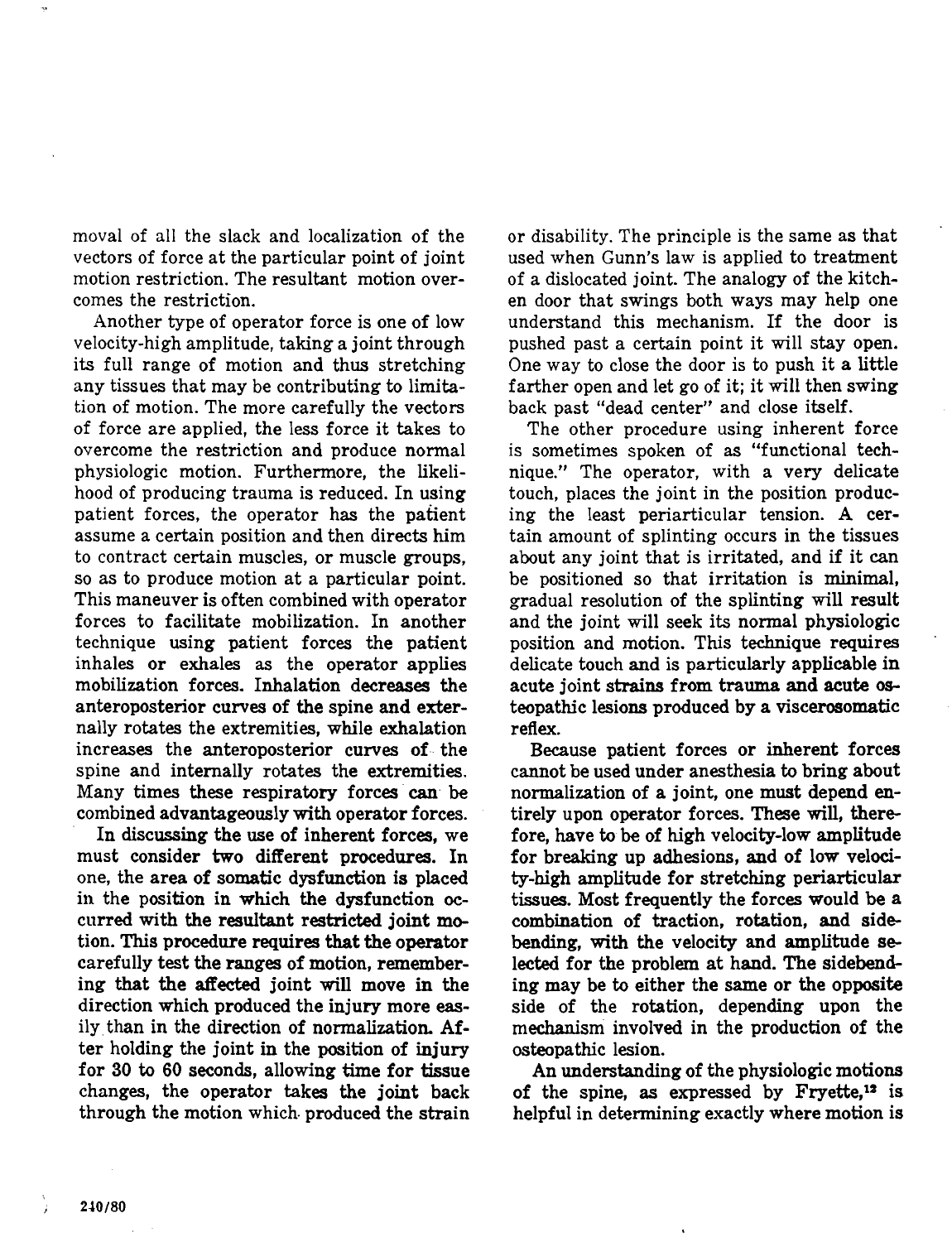restricted and what corrective forces are to be applied. To epitomize Fryette's interpretation, one can say that when the physiologic curves of the thoracic or lumbar spine are normal, or slightly increased, and sidebending is introduced, vertebral bodies rotate into the convexity. Whereas, if one decreases the anteroposterior curves of the thoracic or lumbar spine, the vertebral bodies rotate into the concavity. Where there is extreme backward bending or increase in the lumbar curve, the fifth lumbar vertebra may rotate into the concavity instead of the convexity.

The understanding of physiologic motion in the cervical spine is less clear; but, in general, whether one increases or decreases the physiologic curve of the cervical spine (produces flexion or extension), when sidebending is introduced the bodies of the second to sixth cervical vertebrae rotate into the concavity. The motion of the occiput on the atlas, and of the atlas on the axis, is separate and distinct because of the particular anatomy involved.

The type of osteopathic lesion associated with a decrease of the anteroposterior curve in the thoracic or lumbar area with a vertebral segment rotated into the concavity usually produces far more symptoms than are seen when the anteroposterior curves of the back are normal and sidebending is introduced, causing the **bodies** of the vertebra to rotate into the convexity. The reason is that the stress is usually localized at one particular set of intervertebral joints when a vertebra ro**tates** into the concavity; whereas, when seve ral vertebrae rotate into the convexity **as**sociated with a normal curve, or slightly increased curve, the stress is distributed over several segments.

## Postoperative **care**

Postoperative care varies from operator to op-

erator. Some start ambulation and exercise early, having the patient up on his feet within 10 hours after the manipulative procedure. Others keep the patient in bed for 1 or 2 days, starting ambulation on the second or third day.

Many operators like to use traction, particularly after manipulating the back. Some use Buck's traction and others, pelvic traction. Buck's traction is used when the purpose of the primary procedure was to produce motion in the sacroiliac joints. Pelvic traction is used when the primary procedure was intended to produce normal motion in the lumbosacral area. In an effort to minimize the re-formation of adhesions, passive and active exercises are prescribed from two to four times a day. Some use radiation or induced heat and faradization, and others use hot moist packs.

#### **Discussion**

One of the major reasons for failure to accomplish adequate correction or mobilization of an area of osteopathic lesion is that the key restricted motion in the joint is one not under voluntary control. Joint motion not under voluntary control **has** to be evaluated very carefully in dealing with osteopathic lesions, as Mennell<sup>12</sup> points out. If manipulative therapy were used with this fact in mind, many patients would not have to be anesthetized for manipulative therapy. Some of the problems involving the elbow are probably most illustrative: One frequently finds that a patient who **has** pain around the head of the radius, or the wrist, or finds it difficult to pick up small objects or hold a cup of coffee, has had a strain at the elbow with a restriction of motion either in the abduction or adduction of the humeroulnar joint (Figs. 1 and 2). **When** either of these motions is lost, the parallelogram motion between the radius and the ulna is lost, with

.<br>اف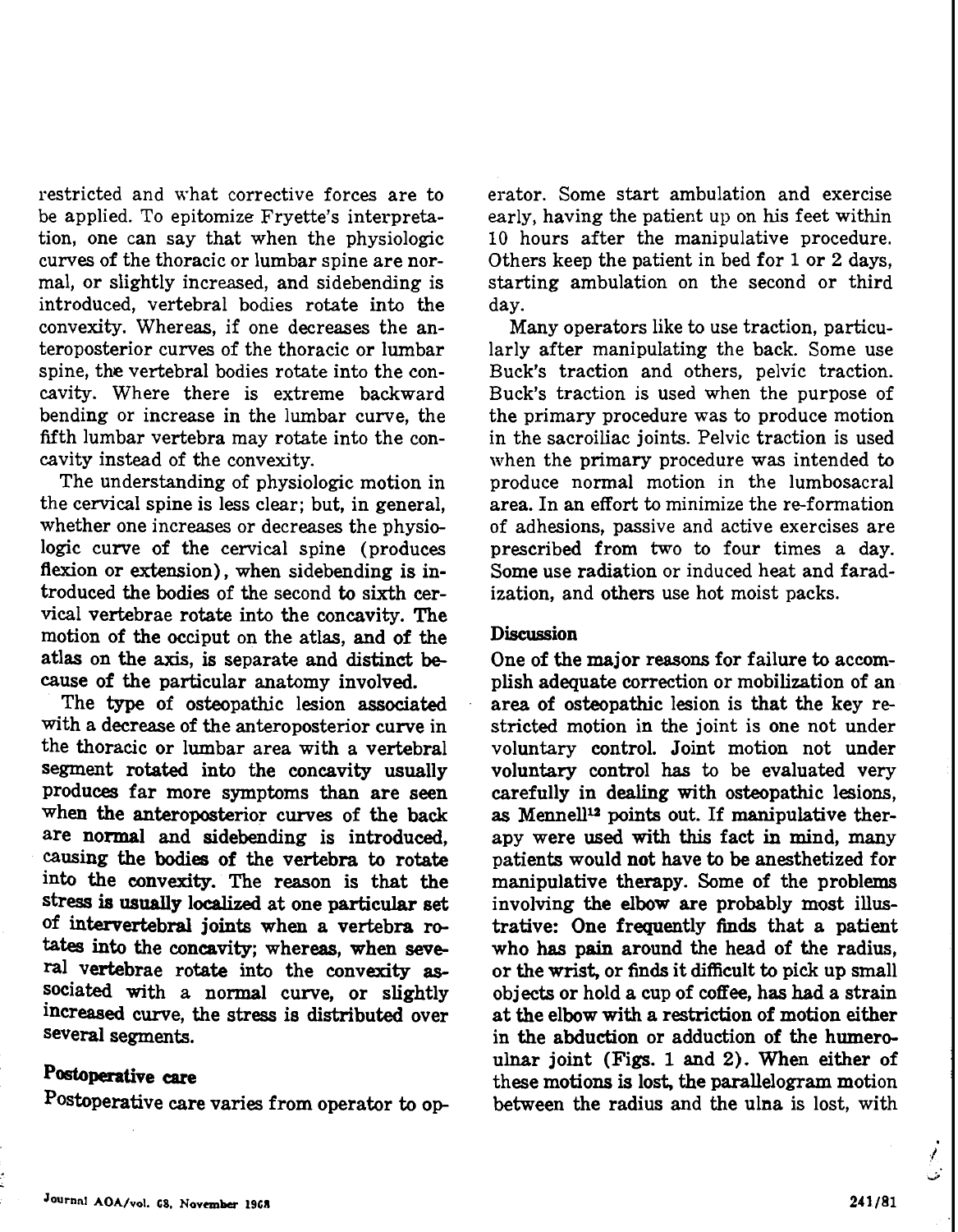resulting discomfort at the head of the radius, weakness of the flexor muscles of the hand, and discomfort in the wrist.

After one checks the elbow, with a figureof-eight motion, to determine exactly where the abduction or adduction restriction occurs, he **can** apply force directly through the restricted motion to re-establish normal abduction or adduction mobility. The radius can then be taken through its range of motion in relation to the ulna with relief of the pain at the head of the radius and at the wrist, and with restoration of normal function of the flexor muscles of the hand (Figs. 3 and 4).

Examples of motions in the cervical spine not under voluntary control which are susceptible to restriction are the lateral gliding of one cervical vertebra upon the other and the anteroposterior gliding motion. When one of these problems is found, motion can be normalized by sidebending rotation to the side of restriction with the cervical spine under moderate traction. It is very important that one apply traction along with the sidebending rotation. **One** should apply these forces through the joints parallel to the articular facets as he attempts to overcome the restriction in motion between two cervical vertebrae.

Low-back problems involving the lurnbosacral joint or the fourth and fifth lumbar vertebrae can usually be handled without anesthesia providing there is adequate motion of the joints of the pelvis, namely, the symphysis pubis and the right and the left sacroiliac joints. It seems that the real problem occurs when the motion of one or both sacroiliac joints is markedly restricted, particularly if the sacrum is rotated on its right or left oblique axis.

For example, ff the base of the sacrum is anterior on the right in relation to the posterosuperior spine of the ilium and rotated on its left oblique axis, one will find tenderness over the sacrotuberous ligament and over the superior sacroiliac ligaments on the left side. Since the fifth lumbar vertebra usually moves with the sacrum, its rotation to the right and sidebending to the left will be restricted. This type of osteopathic lesion, which frequently **has** to be treated under general anesthesia, is discussed by **S0den.u** The pelvis is usually rotated to the same side as the anterior sacrum. One pro-



**Fig. 1 (left). Abduction of the humero-ulnar joint. Fig. 2 (right). Adduction of the humero-ulnar joint.**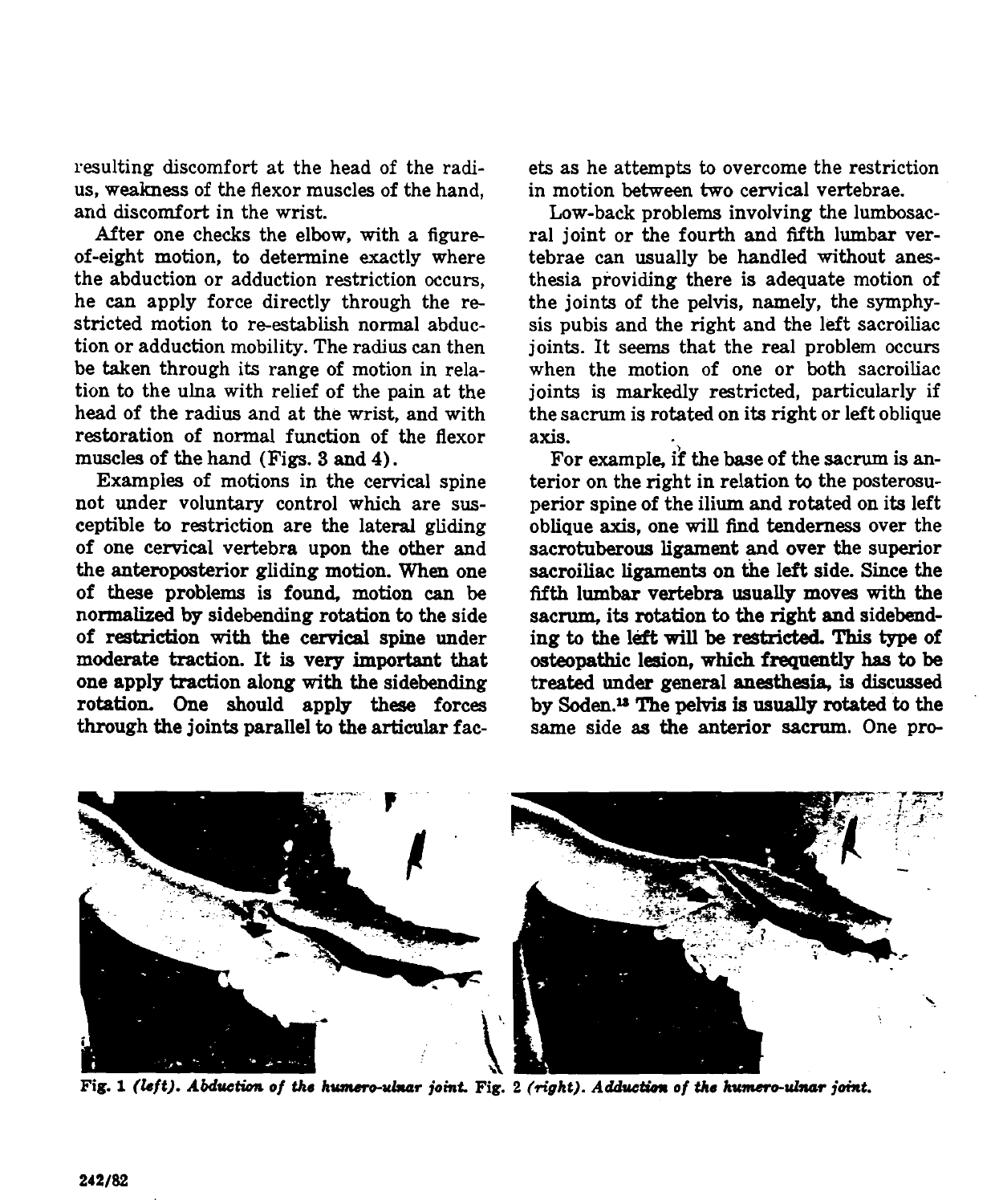cedure for mobilizing this area of lesion involves the participation of two operators. The patient is placed on the side of the anterior sacrum in a modified lateral Sim's position with arms hanging off the sides of the table, feet and knees together, and hips and knees flexed to about 90 degrees. While one operator holds the opposite shoulder down, the other operator, who is standing behind the patient and facing toward his head, reaches across and takes hold of the **knees** with his hand that is toward the patient's feet, placing the thenar eminence of his hand that is nearer the patient's head against the base of the sacrum near the upper part of the sacroiliac joint. He flexes and extends the hips until he feels the vectors of force directly under the thenar eminence that is against the sacrum (Fig. 5). He then slowly raises the **knees** and rotates the pelvis about a fulcrum created by his hand against the sacrum. He keeps applying the torsion force **as** long **as** there continues to be a release of tension and increased mobility throughout the pelvis and the spine. No **quick**  movement is **used** and the procedure is stop **ped** when no further tissue release is ob-

tained. At this point the hips and knees are slowly extended as the patient is rolled over into the prone position. The patient is then placed upon his back and the hips are taken through their full range of motion: flexion, extension, adduction, abduction, and internal and external rotation to stretch out the pelvic muscles and fascia.

A frequent low-back problem which may be seen with very acute symptoms is that of the patient who is bent over forward and then to one side to pick up an object. With this particular maneuver, the fifth lumbar vertebra rotates into the concavity and gets "caught" in the position, or there is a "bind," with the result that the patient cannot straighten up at all or can do so only partially. If, for example, a person leans over forward and sidebends to his right to pick up an object, there is forward bending at the lumbosacral area, rotation of L5 to the right, and sidebending to the right. The degree of each component of this compound motion varies from patient to patient and also depends on whether or not there is any anomalous positioning of the articular facets. To treat this problem, the oper-



**Fig. 3** *(left). P-m of* **h** *forarm* **wiUb rotutia** *of the* **rod&** *about the ulnu.* **Fig.** *4 (right). Supinution*  the forearm with the radius becoming parallel to the ulna.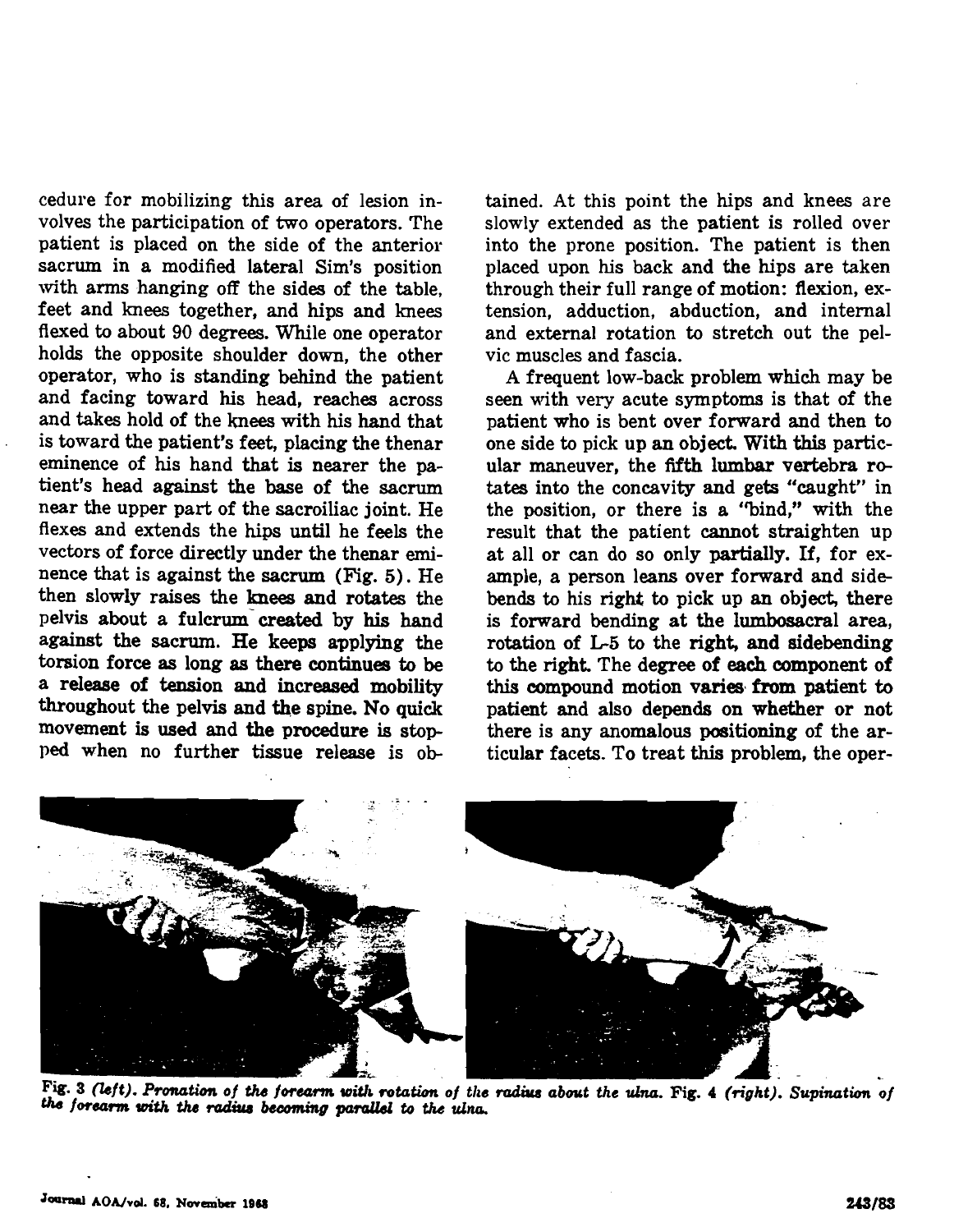

**Fig.** *6. The poa'tion of the hnda of* the *two* **opsrcrtws as** *one gets ready to rotate the pelvis to the right about the*  left oblique axis of the sacrum. Left, view from the back; right, view from the front.

ator places the patient in a modified left lateral Sim's position. The operator flexes and extends the knees and hips until the forces are localized at the lumbosacral junction. He produces sidebending to the left, rotation to the left, and backward bending of the spine at the lumbosacrai junction. **When all** vectors of force are localized at the point where motion of L5 is restricted, the operator applies a high velocity-low amplitude force to "free-up" the joint. **Most** of the time thh **type** of osteopathic lesion or joint strain can be effectively treated by functional forces without anesthesia. Usually this can be done with little discomfort to the patient and minimal effort on the part of  $\frac{1}{2}$  Fig. 6. The position of the patient for **Sidebending left.**<br> **he operator.**<br> **he operator** *of all position left.* **and backward bending in the lumbosac-**

#### **Conclusions**

therapy applied to the spine under general anesthesia is relatively recent. for quite some time I have felt that certain patients would have responded better and more quickly to



rotation left, and backward bending in the lumbosac**falama** 

Although my experience with manipulative manipulation if the procedure had been done therapy applied to the spine under general an-<br>under anesthesia. After reviewing the patients that I have treated under anesthesia, observing others doing manipulative procedures under anesthesia and reviewing their